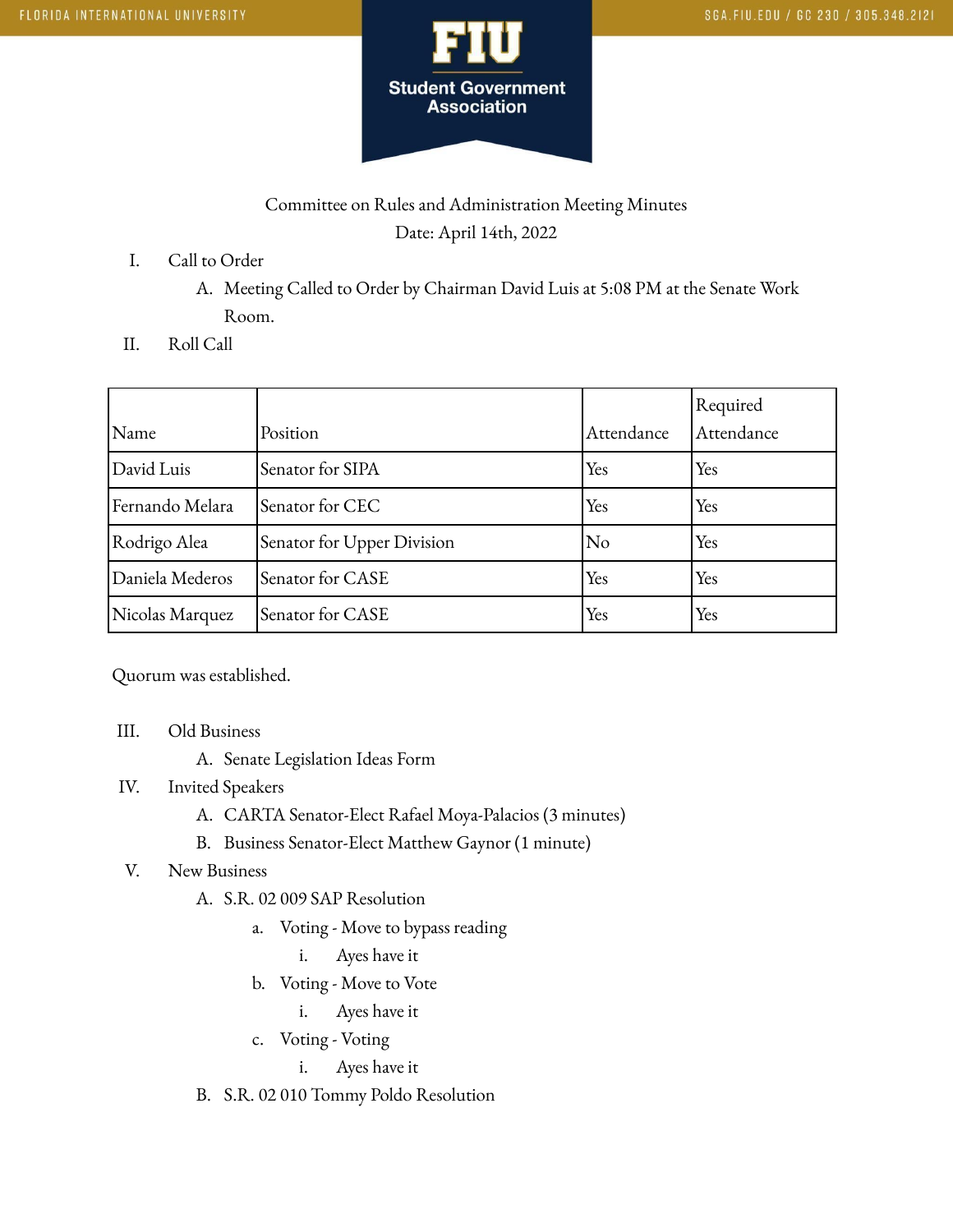#### C. S.R. 02 011 Abolishing Curving Down

- a. Voting Move to voting
	- i. David Luis Nay
	- ii. Fernando Melara-Barahona Aye
	- iii. Daniela Mederos Nay
	- iv. Nicolas Marquez Nay
- b. Voting Move to 1 min discussion
	- i. Ayes have it

D. S.R. 02 012 International Student Resolution

- a. Voting 3 min discussions
	- i. Ayes have it
- b. Voting Move to vote
	- i. Ayes have it
- c. Voting Voting
	- i. Ayes have it
- E. S.B. 02 000 Bill to Amend SGAC
	- a. Voting 2 min discussion
		- i. Ayes have it
	- b. Voting Move to vote
		- i. Ayes have it
	- c. Voting Voting
		- i. David Luis Abstain
		- ii. Fernando Melara Barahona Aye
		- iii. Daniela Mederos Aye
		- iv. Nicolas Marquez Aye

### S.R. 02 009

| Name       | Vote |
|------------|------|
| David Luis | Yes  |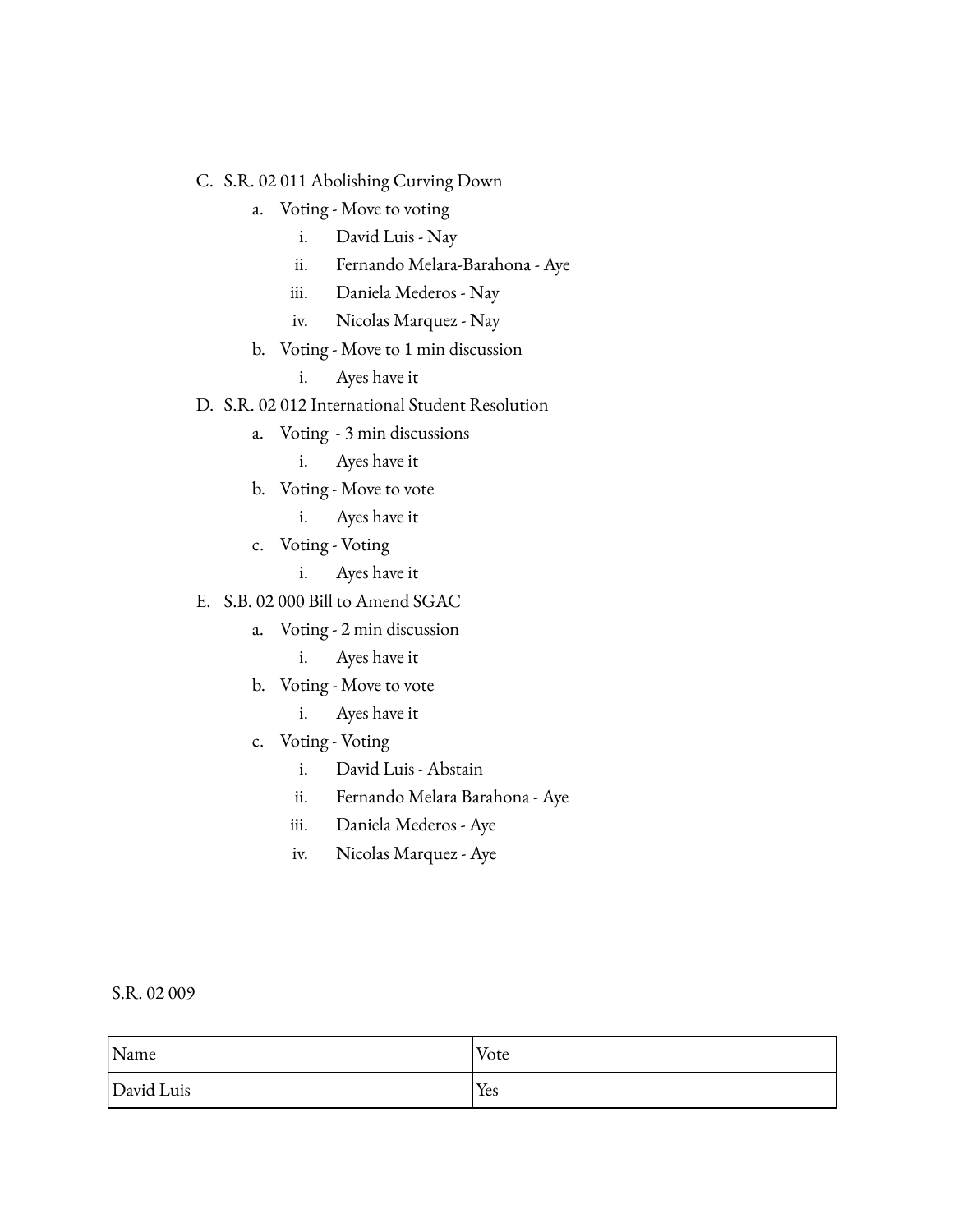| Fernando Melara | Yes    |
|-----------------|--------|
| Rodrigo Alea    | Absent |
| Daniela Mederos | Yes    |
| Nicolas Marquez | Yes    |

# S.R. 02 010

| Name            | Vote   |
|-----------------|--------|
| David Luis      | N/A    |
| Fernando Melara | N/A    |
| Rodrigo Alea    | Absent |
| Daniela Mederos | N/A    |
| Nicolas Marquez | N/A    |

### S.R. 02 011

| Name            | Vote   |
|-----------------|--------|
| David Luis      | Yes    |
| Fernando Melara | Yes    |
| Rodrigo Alea    | Absent |
| Daniela Mederos | Yes    |
| Nicolas Marquez | Yes    |

### S.B. 02 000

| Name            | Vote    |
|-----------------|---------|
| David Luis      | Abstain |
| Fernando Melara | Yes     |
| Rodrigo Alea    | Absent  |
| Daniela Mederos | Yes     |